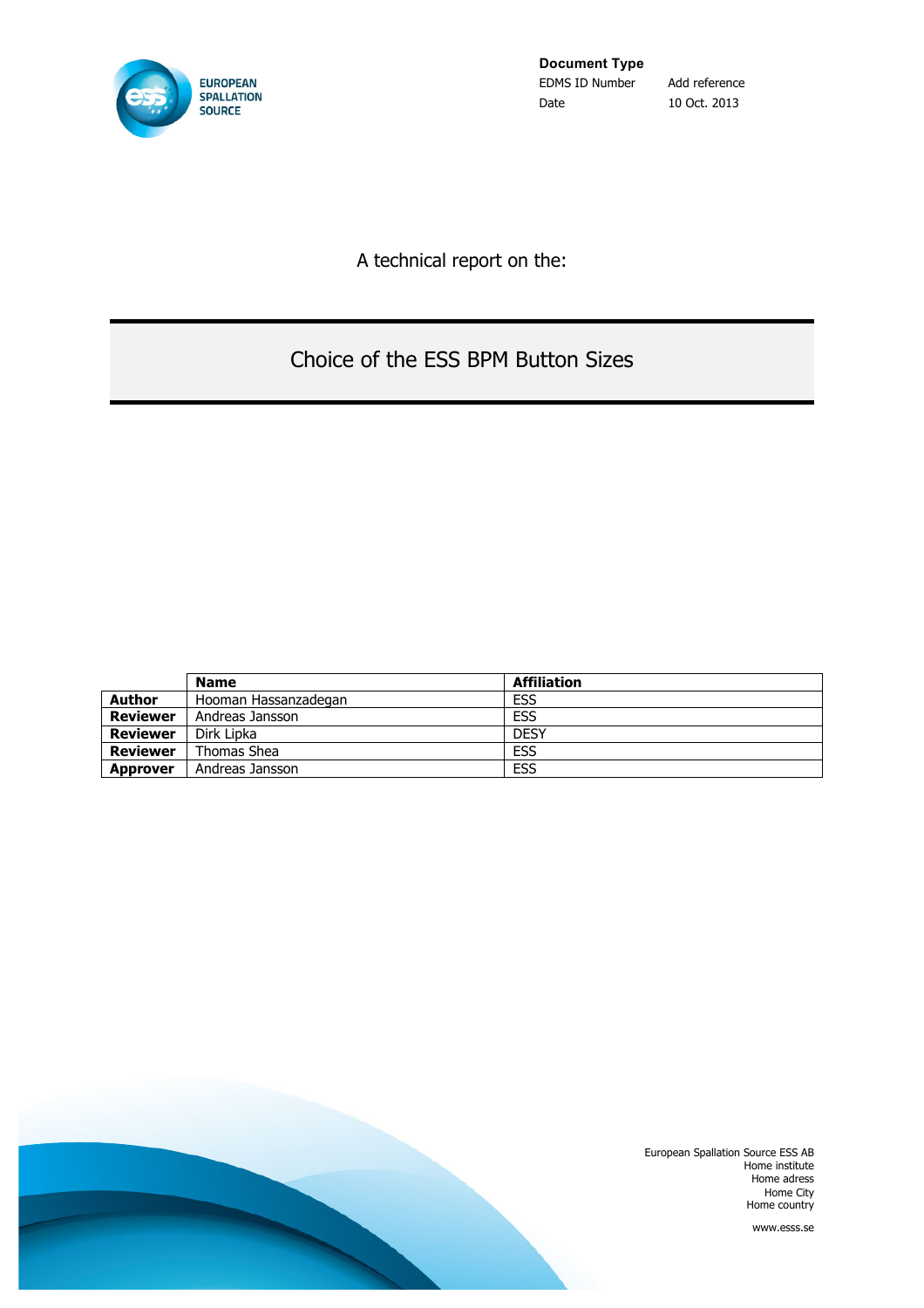## **DOCUMENT REVISION HISTORY**

| Version | Reason for revision                                         | Date         |
|---------|-------------------------------------------------------------|--------------|
| 1.0     | <b>Draft</b>                                                | 10 Oct. 2013 |
| 1.1     | Minor changes to improve readability. Case of low-current   | 14 Oct. 2013 |
|         | de-bunched beam added to the report.                        |              |
| 1.1     | Correction in the caption of Fig. 1 after receiving comment | 16 Oct. 2013 |
|         | from Dirk                                                   |              |
|         |                                                             |              |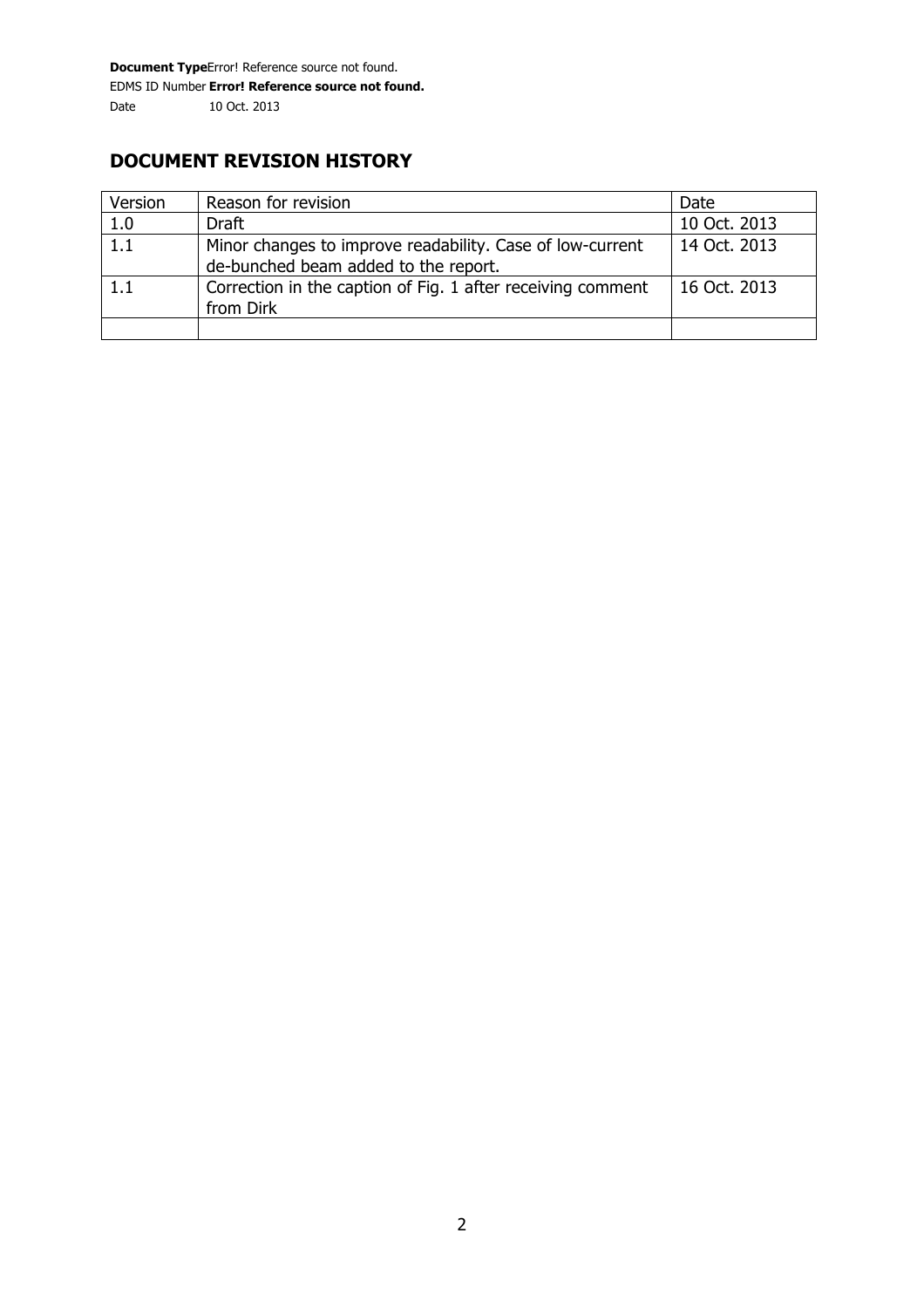## **1. INTRODUTION**

This technical report discusses the choice of the ESS BPM button sizes. A button style design similar to the European XFEL [1] is assumed for the Spokes and all the downstream linac sections. The BPM button voltage has been calculated using the transfer impedance method. A button size is then suggested based on the following two criteria:

1- The BPM voltage should be large enough so that by a reasonable amount of amplification (typically less than 20 dB) it can be matched to the ADC input range.

2- The BPM signal should be large enough so that it can be used for a rough position and phase measurement even if the beam is significantly de-bunched.

## **2. BPM VOLTAGE ALONG THE LINAC**

The BPM voltage can be calculated using the method of transfer impedances [2].

$$
Z_{t}(\omega,\beta) = \frac{1}{\beta c} \frac{1}{C_{\text{button}}} \frac{\pi a^{2}}{2\pi b} \frac{i\omega RC_{\text{button}}}{1 + i\omega RC_{\text{button}}}
$$

$$
f_{\text{cut}} = \frac{1}{2\pi RC_{\text{button}}} \tag{Eq. 1}
$$

Here,  $\beta$  is the relative beam velocity, c is the speed of light,  $C_{\text{bottom}}$  is the parasitic button capacitance,  $a$  is the button diameter,  $b$  is the beam pipe diameter and  $R$  is the characteristic impedance of the BPM cable.

Then, the button voltage with a centred beam can be calculated by multiplying the BPM transfer impedance by the beam current:

$$
V_{button}(\omega) = Z_t(\omega, \beta). I_{beam}(\omega)
$$

In these calculations, the beam pipe diameter is assumed to be 40 mm in the MEBT, 20 mm in the drift tubes, 60 mm in the spokes and 100 mm in all the downstream linac sections after the spokes. Fig. 1 shows the BPM voltage as a function of BPM number assuming button diameters of 10 mm, 8 mm, 16 mm and 26 mm for the MEBT, drift tubes, spokes and downstream sections respectively. The bunching frequency was set to 352 MHz and the average beam current  $I_{DC}$  was set to 62.5 mA.  $C_{button}$  was assumed to be 1 pF and R was set to 50 Ohm in these calculations.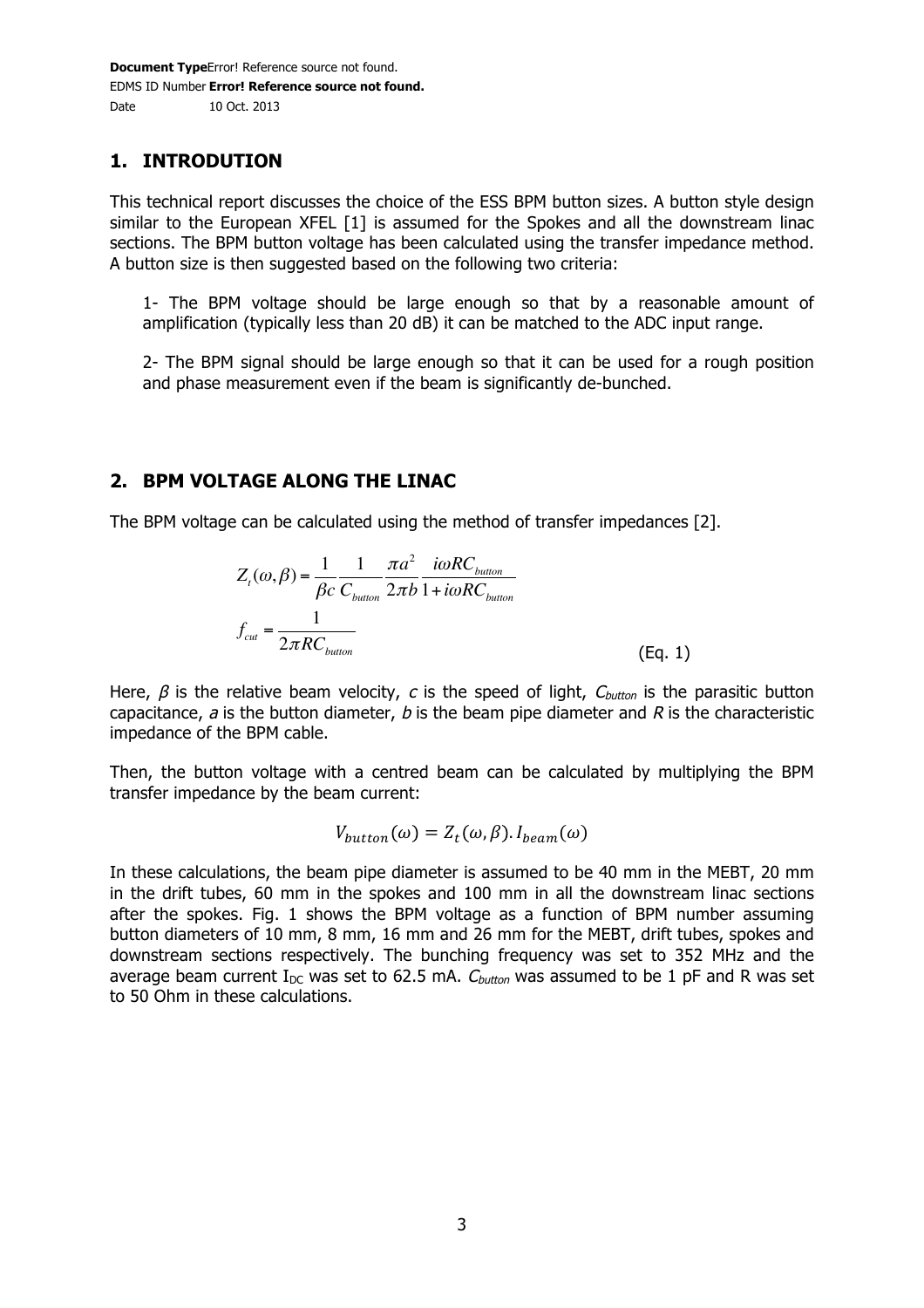#### **Document Type**Error! Reference source not found.

Date 10 Oct. 2013

j

EDMS ID Number **Error! Reference source not found.**



Figure 1: calculated button voltage as a function of BPM number. The dumpline section is added to the end of the linac. The exponential-like decays are due to the increase of the beam velocity and the sharp changes are mainly due to the variations in the beam pipe and button diameters. The processed frequency is 704 MHz in the spokes and the upstream sections and 352 MHz in all the other sections.

As the figure shows, the button voltage at low energies is relatively high. This is due to the low beam velocity<sup>1</sup> and small aperture. At high energies, the button voltage decreases to  $<$ 100 mV<sub>p</sub> and an amplification factor of  $\sim$ 18 dB (including cable attenuation) will be needed to match the voltage to the ADC input range (i.e.  $2 V_{\text{np}}$ ).

From the perspective of voltage levels, it would be beneficial to have a larger button. The button size, however, cannot be made too large due to mechanical limitations and parasitic effects, ex. trapped modes. In the European XFEL design, the button diameter in the warm section is 16 mm with a beam pipe diameter of 40.5 mm [1]. By maintaining the same ratio for the ESS, the button size will be 24 mm for the 60 mm beam pipe and 40 mm for the 100 mm beam pipe. The button coverage angle in both cases will be 46°. Fig. 2 shows the button voltage along the linac with these button sizes.



Figure 2: button voltage with button diameters of 24 mm and 40 mm for the beam pipe apertures of 60 mm and 100 mm respectively.

 $1$  The button voltage is proportional to the charge and the charge is inversely proportional to the beam velocity. The inverse proportionality of V<sub>button</sub> to  $\beta$  is explicitly expressed in Eq. 8.4 in [7].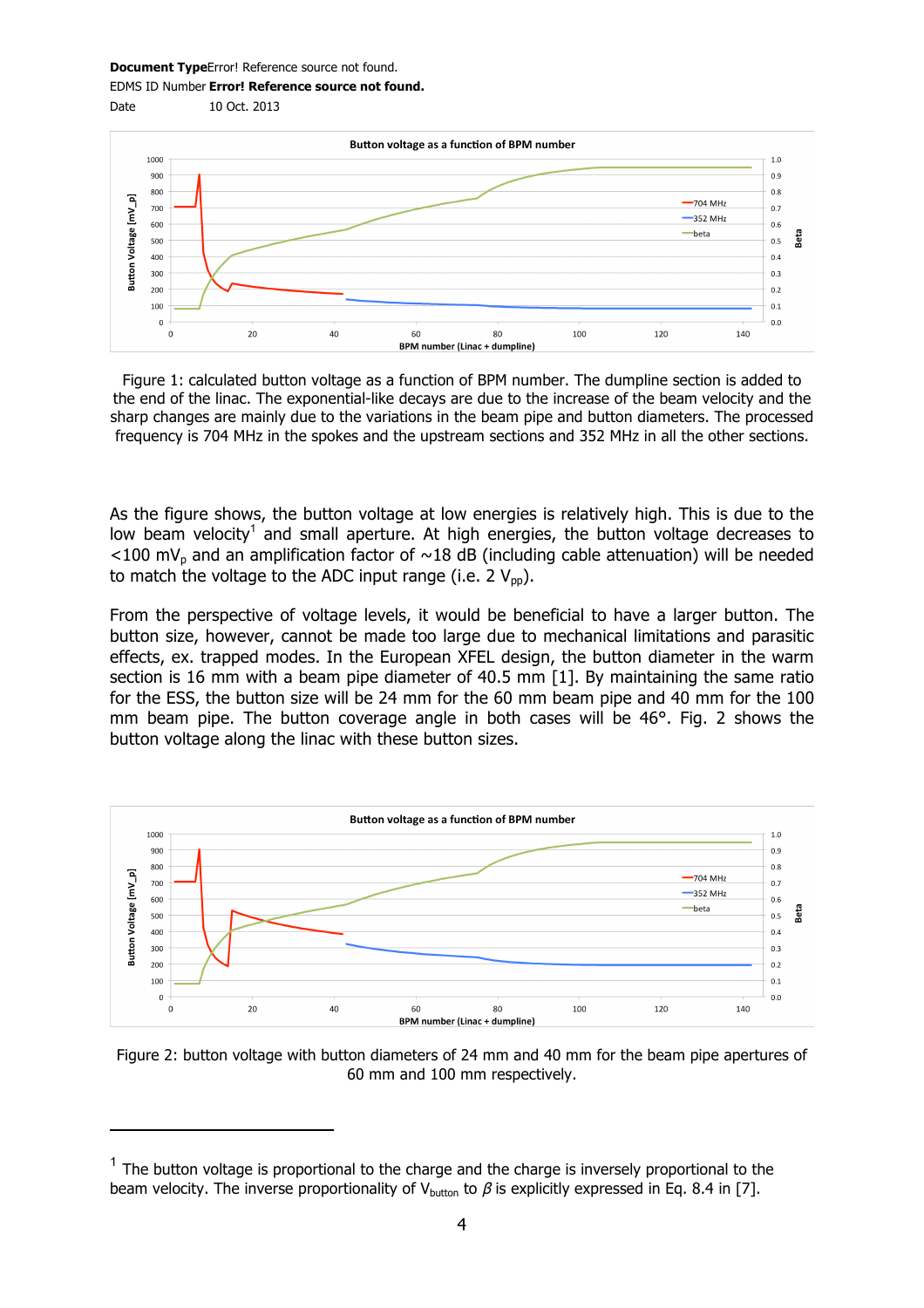The button voltage at high energy now increases to 200 mV<sub>p</sub> approximately and the required gain decreases to about 11 dB.

In the rest of this report, it is assumed that the 24 mm and 40 mm button sizes will be used for the 60 mm and 100 mm beam pipe apertures respectively unless otherwise stated.

In the MEBT and  $DTL<sup>2</sup>$  sections, the beam velocity will be low and even a small button will provide a large voltage. Although the mathematical model represented by Eq. 1 might not give accurate results with  $\beta$  values smaller than 0.5<sup>3</sup>, it can be generally said that a button diameter in the order of 10 mm will give enough voltage.

#### **2.1 BPM sensitivity**

The BPM sensitivity can be calculated from the Eq. 2 [7].

$$
\frac{R-L}{R+L} = \frac{4\sin(\phi/2)}{\phi} \frac{x}{b} + higher \ order \ terms
$$
 (Eq. 2)

$$
x \approx k.\frac{R-L}{R+L}~~(mm)
$$

With the 24 mm and 40 mm buttons, the sensitivity factor  $k$  has been calculated at 15 mm and 26 mm respectively.

#### **2.2 BPM resolution**

 $\overline{a}$ 

The BPM resolution can be calculated from the S/N ratio using the following equation [3]:

$$
\sigma_{X} = \frac{b}{2} \cdot \frac{\sqrt{2\sigma_{V}}}{2V} = \frac{b}{2\sqrt{2}} \cdot \frac{1}{\sqrt{SNR}}
$$
(Eq. 3)

The noise has been calculated as the sum of the thermal noise and the effective input noise of the BPM RTM (Rear Transition Module) [4]. With the 24 mm and 40 mm button sizes and the 62.5 mA nominal beam, the resultant BPM resolution will be 3  $\mu$ m and 9  $\mu$ m respectively, meeting the BPM specifications.

By decreasing the beam current, the button voltage decreases accordingly degrading the S/N ratio and the resultant BPM resolution. With a beam current of 6.25 mA, the BPM resolution at the end of the spokes section is calculated at 31 µm and at the end of the linac it is calculated at 89 µm.

 $2$  The type of the DTL BPMs is not decided yet. An alternative to the button BPM would be stripline BPM.

 $3$  This is because: 1) the electromagnetic field generated by the beam is not TEM anymore while the model is mainly valid for TEM modes. 2) in the MEBT, the beam might not be very well bunched.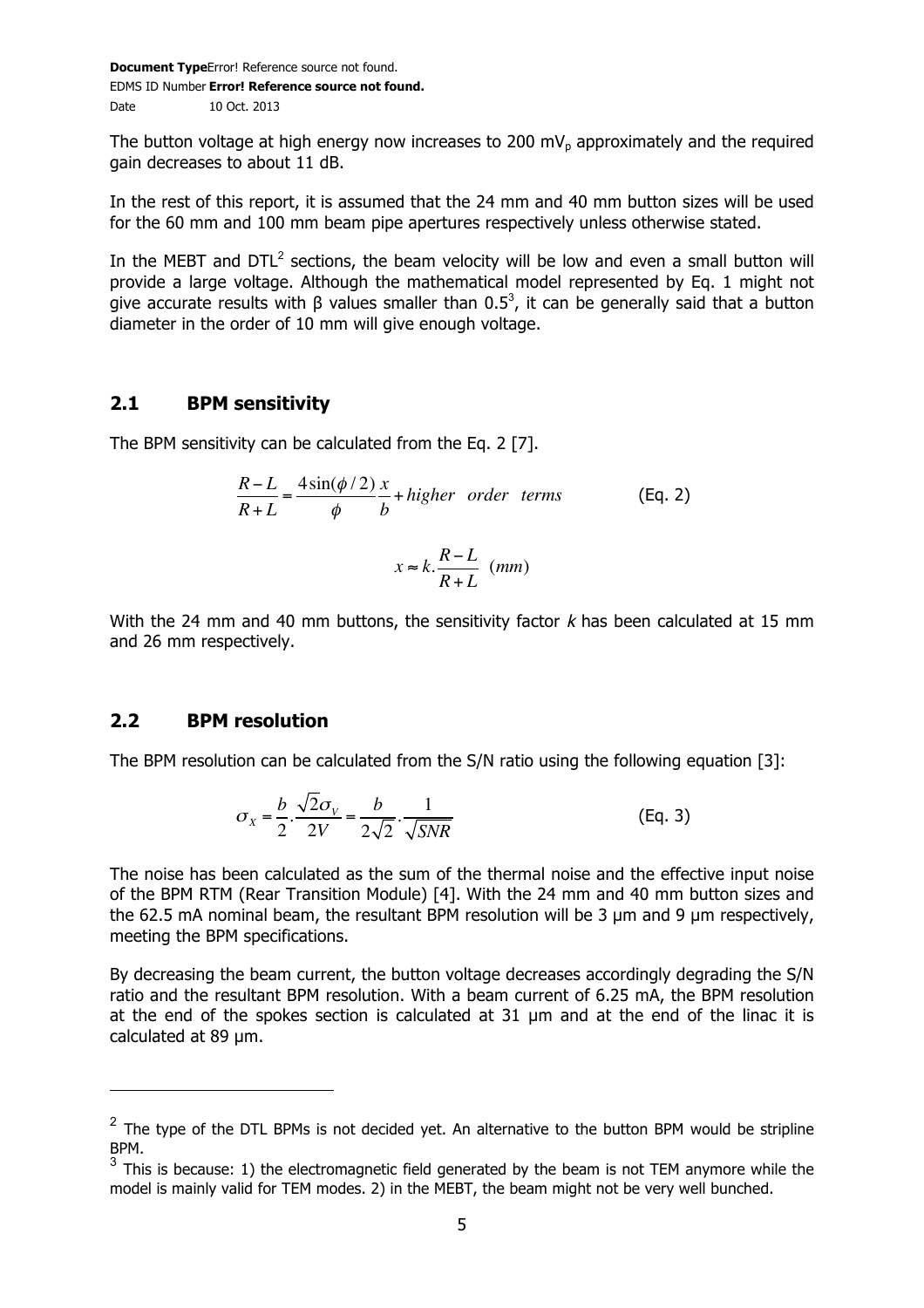### **3. BPMS FOR THE RASTERING SYSTEM**

It is planned to use a rastering system upstream of the target station. The rastering system will use two sets of horizontal and vertical dipole magnets to paint the beam over a rectangular area on the target wheel, hence it uniformly spreads the power over a larger area to avoid damages to the target wheel [5]. Two BPMs are planned for the rastering system to measure the actual beam position and compare it to the expected one. These BPMs have to meet some additional requirements due to the large aperture, large beam excursions from the centre, high radiation level, limited space and expanded beam size [6]. These BPMs will need a special design; therefore they are not discussed in this report.

### **4. EFFECT OF THE PARASITIC BUTTON CAPACITANCE**

The BPM transfer impedance presented by Eq. 1 has a high-pass characteristic. The -3 dB cut-off frequency depends on the cable impedance and the button capacitance. Figure 3 shows the calculated transfer impedance with the 100 mm beam pipe assuming  $C_{\text{hutton}}=1$  pF.



Figure 3: frequency response of the BPM transfer impedance. The horizontal axis is the frequency in MHz and the vertical one is the transfer impedance in Ohm. The working frequency (352 MHz in this case) is lower than the cut-off, resulting in an overall capacitive behaviour.

The cut-off frequency is about 3.2 GHz. As the working frequency will be significantly lower, the transfer impedance will have an overall capacitive effect and the button voltage will be proportional to the derivative of the beam current [2].

Increasing the button capacitance will result in a lower cut-off frequency (i.e. smaller separation of the working frequency with respect to the flat part of the curve). However, as  $Z_t$  is inversely proportional to the button capacitance (see Eq. 1), that would lower the amplitude of the  $Z_t$  as well. The overall effect is negative, meaning that a lower button capacitance is generally more favourable for having a large enough button voltage. The ESS button capacitance should be limited to a few pF by maintaining a large separation between the button and the housing (similar to the XFEL BPM button design). With  $C_{\text{button}} > 5$  pF, a significant reduction is seen on the button voltage.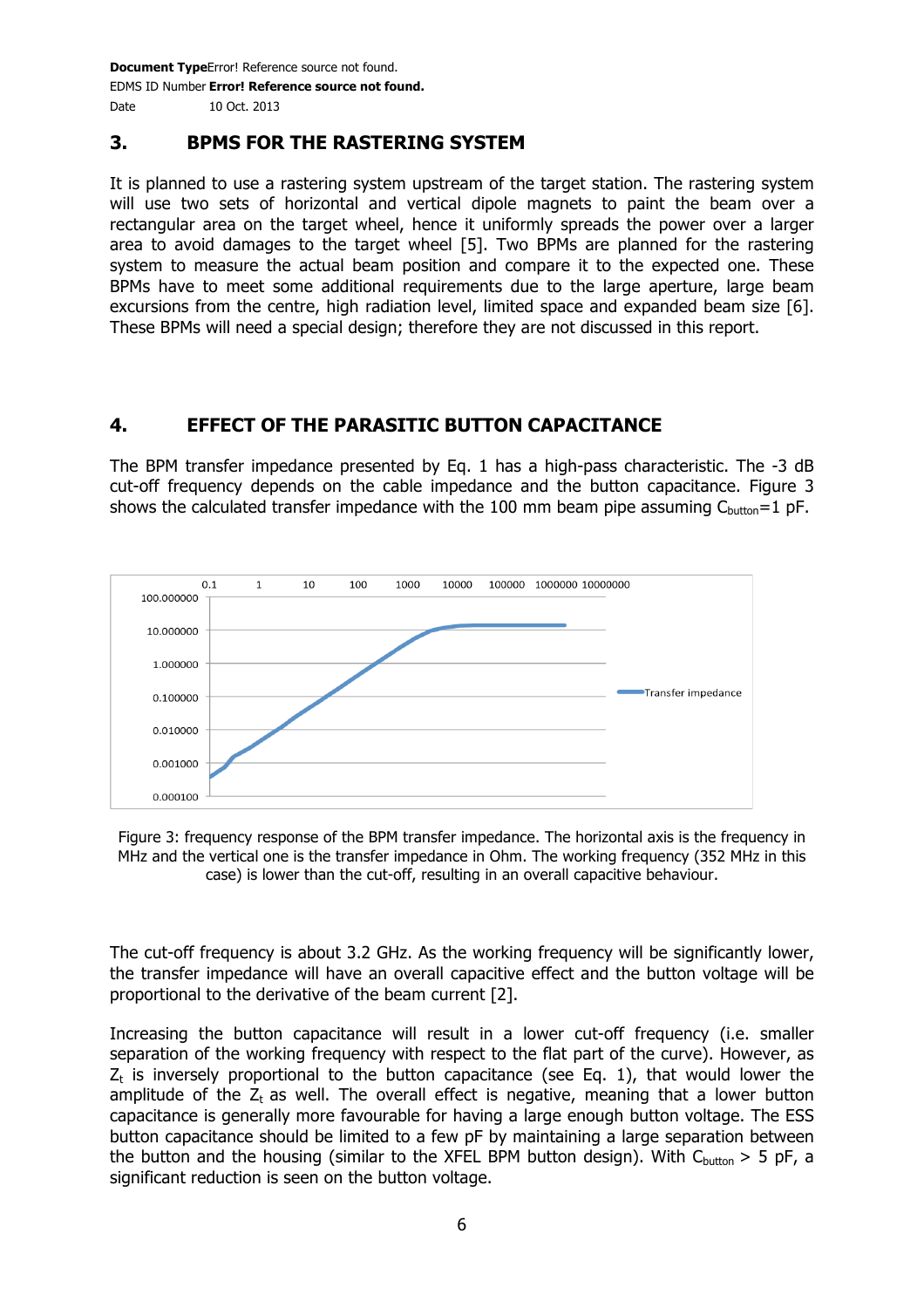## **5. BPM VOLTAGE WITH A DE-BUNCHED BEAM**

Assuming a Gaussian beam, the frequency spectrum will also be Gaussian. If the beam is longitudinally well focused, the spectrum will extend to frequencies in the order of several GHz and the amplitude of the low beam harmonics will be approximately  $2I_{DC}$  where  $I_{DC}$  is the average beam current during the pulse. If the beam gets de-bunched, though, the beam harmonics will get weaker and weaker starting from the higher harmonics and extending to the lower ones degrading the S/N ratio and the BPM resolution. Fig. 4 shows longitudinal bunch length growth with no powered cavities after the spokes.



Figure 4: calculated bunch sizes in the superconducting linac along the x, y and z axis with no powered cavity after the spokes. Calculations by: R. Miyamoto (ESS, Beam Dynamics group)

As shown in Fig. 4, the longitudinal bunch growth is about 0.72 mm/m. The distance from the spokes to the target station is about 500 m. If the bunch size increases over this distance, the  $\sigma$ <sub>z</sub> will increase to 360 mm approximately (linear approximation). Then, the beam current will be almost DC due to the large overlap between consecutive bunches.

Fig. 5 shows the effect of the de-bunching on the 352 MHz and 704 MHz harmonics of the beam current. The amplitude of the 352 MHz beam harmonic (this will be the processed frequency downstream of the spokes) will be very small with a  $\sigma$ <sub>z</sub> about 200 mm corresponding to a distance of 250 m approximately.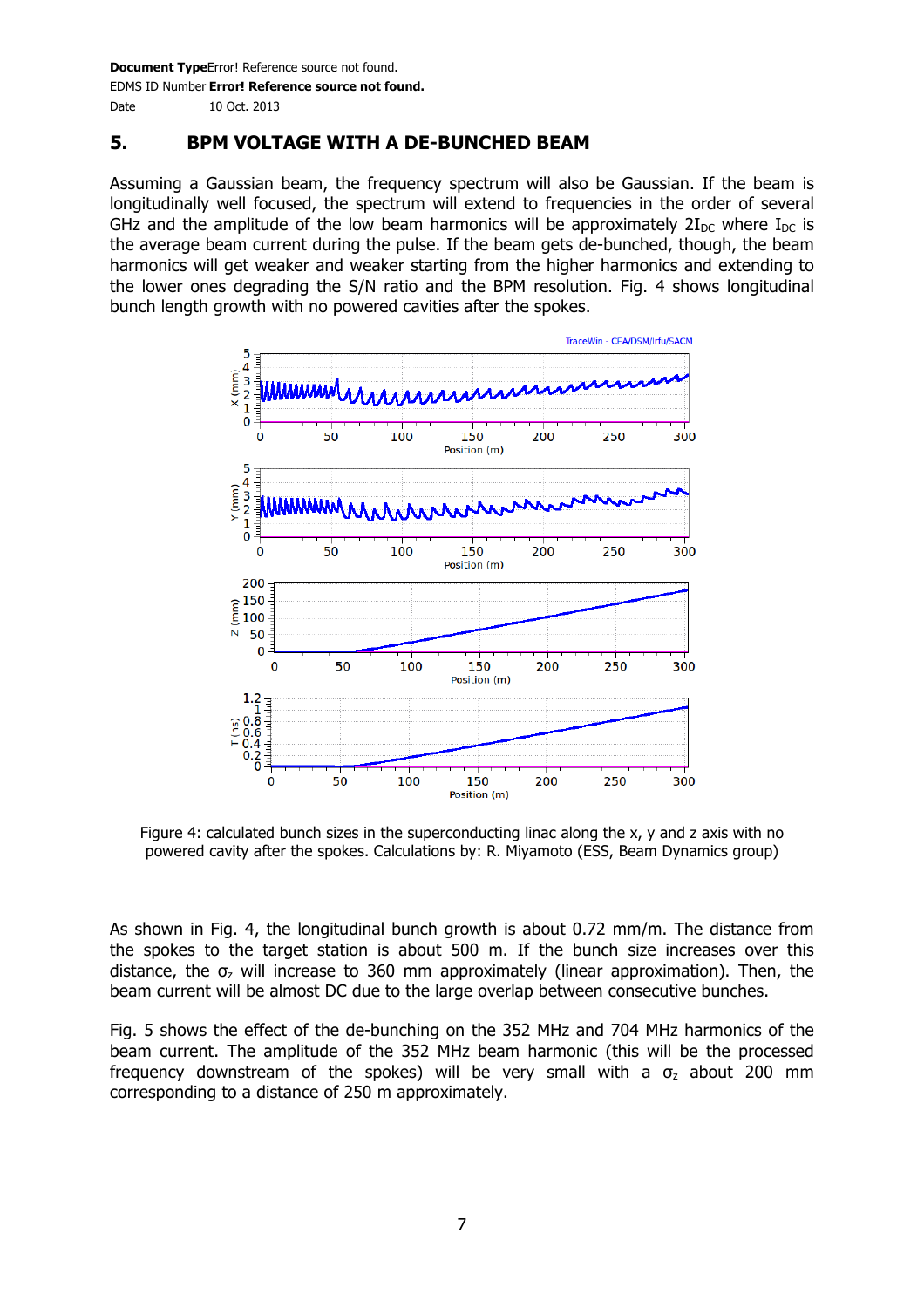Date 10 Oct. 2013



Figure 5: amplitude reduction of the beam current harmonics as a result of de-bunching.

Table 1 summarizes the de-bunching effect on the BPM resolution after the spokes ( $\beta$ =0.56) with the 40 mm button and the nominal beam.

| $\sigma$ <sub>z</sub> [mm] | <b>Distance from</b><br>the Spokes [m] | $I_{352}$ [mA <sub>p</sub> ] | $V_{\text{button-}352}$<br>$[mV_p]$ | <b>BPM</b> resolution<br>[µm] |
|----------------------------|----------------------------------------|------------------------------|-------------------------------------|-------------------------------|
| 2.5                        | 0                                      | 120                          | 327                                 | 5                             |
| 50                         | 69                                     | 90                           | 236                                 | 7                             |
| 100                        | 139                                    | 48                           | 126                                 | 14                            |
| 150                        | 208                                    | 15                           | 39                                  | 44                            |
| 200                        | 278                                    | 4                            | 10                                  | 164                           |

Table 1: Effect of beam de-bunching on the BPM resolution

With higher  $\sigma$ <sub>z</sub> values, the 352 MHz beam harmonic will be negligible and the beam position calculation will be very inaccurate, or even impossible, due to the poor S/N ratio.

If the beam current decreases to one-tenth of the nominal (i.e. beam current of 6.25 mA), the  $V_{\text{button-352}}$  will decrease and the resolution will increase by the same factor, resulting in a resolution of 55 µm and 1636 µm with a  $\sigma$ <sub>z</sub> of 2.5 mm and 200 mm respectively.

In practice, the BPM resolution might be worse due to error sources not taken into account, ex. electromagnetic disturbances and/or power supply ripples.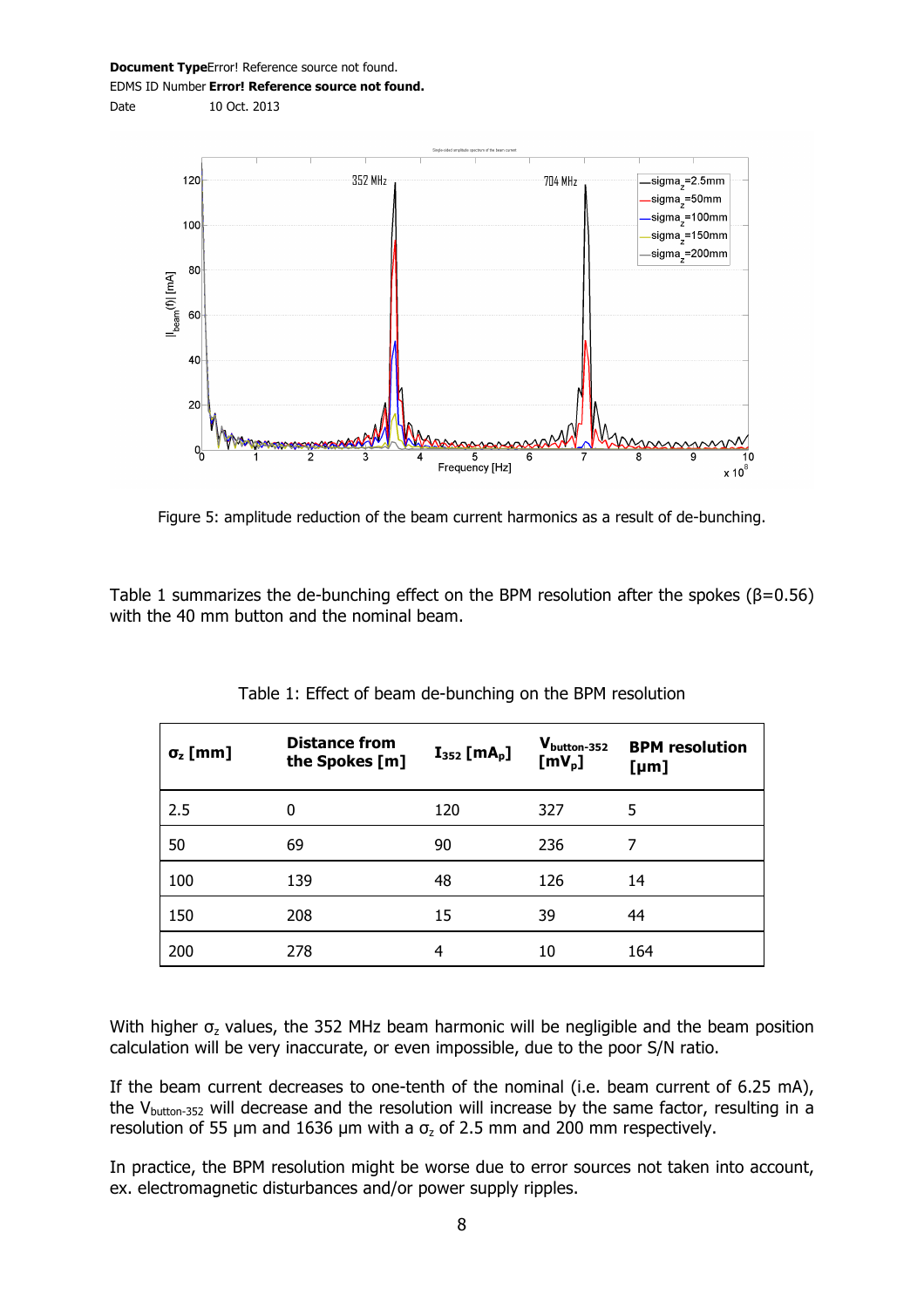#### **6. SUMMARY AND CONCLUSIONS**

- The method of transfer impedances is a simple and effective method, which could be used for the calculation of the button voltage in time and frequency domains.
- The button voltage in the 60 mm and 100 mm beam pipes has been calculated with the aim of determining the right button size based on the following criteria: the button voltage at the processed frequency should be large enough so that, on one hand, by  $\lt$  20 dB of amplification it can be matched to the ADC input range, and on the other hand, it gives enough S/N ratio for position/phase calculations with a debunched beam.
- In the calculations, the ratio of the button to the beam pipe diameter has been assumed to be equal to the one of the European XFEL warm linac section. This, results in a button diameter of 24 mm for the spokes and 40 mm for the elliptical, upgrade, A2T and the dump-line. Calculations show that with this choice of the button sizes, the requirements on the amplifier gain and the BPM resolution will be met.
- In practice, due to the mechanical constraints, the button size will be subject to some limitations, particularly for the larger button. In that case, the button size can be made a little smaller to meet the mechanical limitations.
- In the MEBT and DTL sections, the  $\beta$  factor will be less than 0.5 and the transfer impedance model might not lead to accurate results. Nevertheless, it can be generally said that a small button size in the order of 10 mm should provide enough voltage.
- The parasitic button capacitance can significantly reduce the button voltage. For the ESS buttons, it should be limited to a few pF by maintaining a large gap between the button and the housing.
- Beam de-bunching degrades the S/N ratio and the BPM resolution. If the ESS beam gets de-bunched over the whole distance from the spokes to the target station, the BPM system will probably not be able to measure the position due to the very poor S/N ratio. At distances up to 250 m, position calculations might still be possible, but with a significantly degraded resolution.

## **7. REFERENCES**

[1] D. Lipka et al., Proc. DIPAC2011, MOPD19

[2] P. Forck, "Beam Position Monitors", GSI, http://wwwbd.gsi.de/uploads/paper/cas\_bpm\_main.pdf

[3] Stephan R. Smith, Beam Position Monitor Engineering, SLAC-PUB-7244, July 1996

[4] CRADA (Cooperative Research and Development Agreement) between ESS and SLAC for the development of the ESS BPM front-end electronics, Sep. 2013

[5] Thomas Shea et. al., "Proton Beam Measurement Strategy for the 5 MW European Spallation Source Target", TUPC02, IBIC 2013